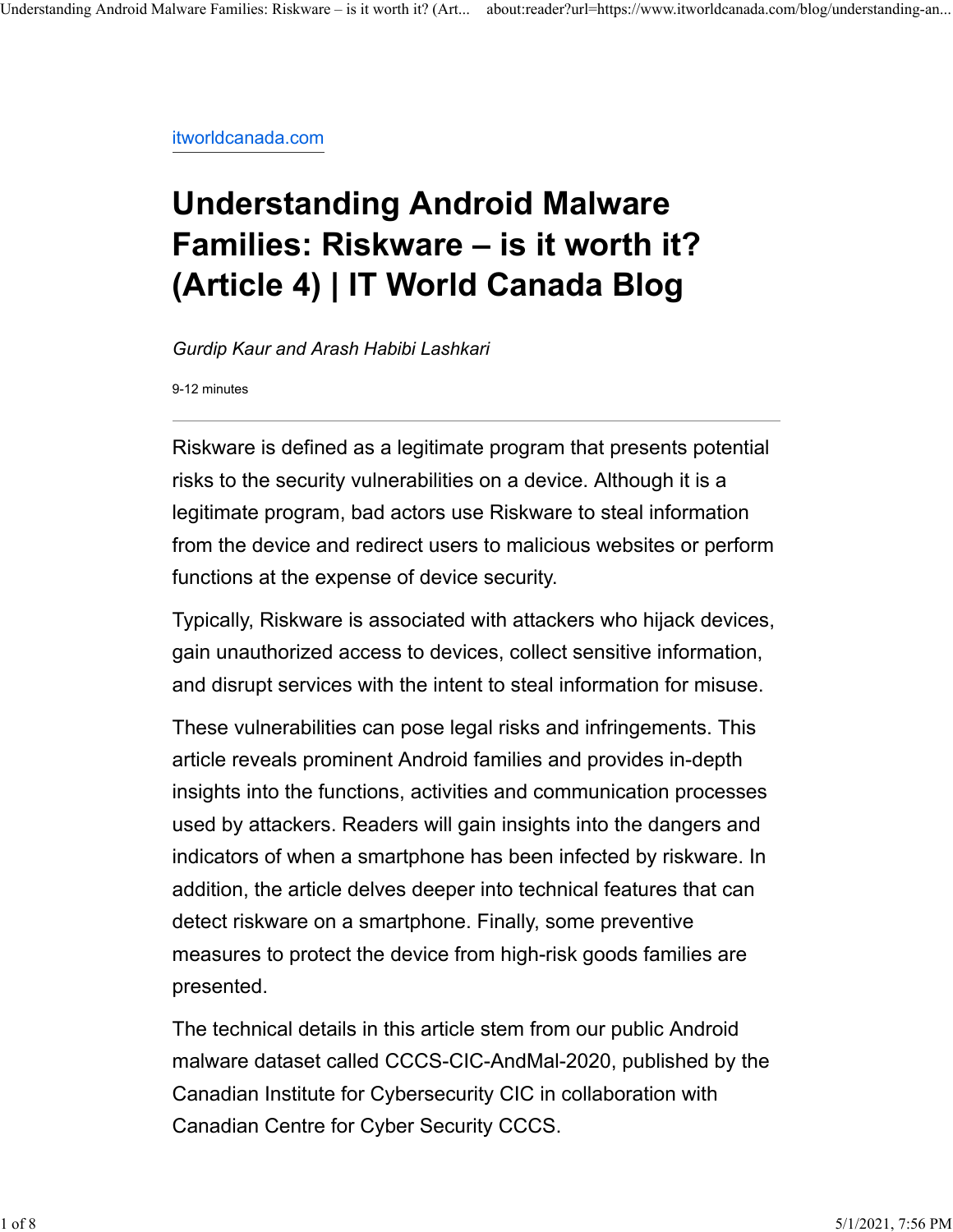## Activities and behaviour of riskware families

This section describes the relevant features of Riskware families. Figure 1 presents twenty-one Riskware families that we analyzed for this article. The most popular Riskware families include mobilepay, metasploit, revmob, smspay, smsreg, and talkw.

|           | <b>Riskware</b> |                |
|-----------|-----------------|----------------|
| anydown   | metasploit      | smsreg         |
| badpac    | ngshield        | talkw          |
| deng      | remotecode      | tencentprotect |
| dnotua    | revmob          | tordow         |
| jiagu     | secneo          | triada         |
| kingroot  | skymobi         | wapron         |
| mobilepay | smspay          | wificrack      |

Figure 1: Riskware Families

Riskware families collect personal and phone information, send/receive SMSs, steal network information, connect to malicious websites, install malicious content on devices, show malicious advertisements, and modify system settings and files on the compromised device. The following observations are derived from Table 1:

| <b>Malware</b><br><b>Family</b> | <b>Data</b>    | Media   Hardware   Actions   Internet   C&C   Anti- |                |                | virus                   | <b>Stol</b>                                 |
|---------------------------------|----------------|-----------------------------------------------------|----------------|----------------|-------------------------|---------------------------------------------|
| AnyDown                         |                |                                                     |                | 12, 14         |                         |                                             |
| <b>BadPac</b>                   |                | H <sub>1</sub> , H <sub>2</sub>                     |                | 11, 13         |                         | $\begin{bmatrix} 0 \\ 0 \\ 0 \end{bmatrix}$ |
| Deng                            | D <sub>1</sub> | H1, H <sub>2</sub>                                  | A <sub>1</sub> | 2              |                         |                                             |
| Dnotua                          |                |                                                     | A <sub>1</sub> | 11, 13         | $\boxed{?}$             | $\boxed{63}$                                |
| Jiagu                           |                |                                                     |                |                | $\overline{\mathbb{R}}$ | $\begin{bmatrix} 69 \end{bmatrix}$          |
| Kingroot                        | D1,            | H1, H3                                              | A <sub>1</sub> | $\overline{3}$ |                         |                                             |

| Table 1: Activities performed by Riskware families: |  |  |  |
|-----------------------------------------------------|--|--|--|
|-----------------------------------------------------|--|--|--|